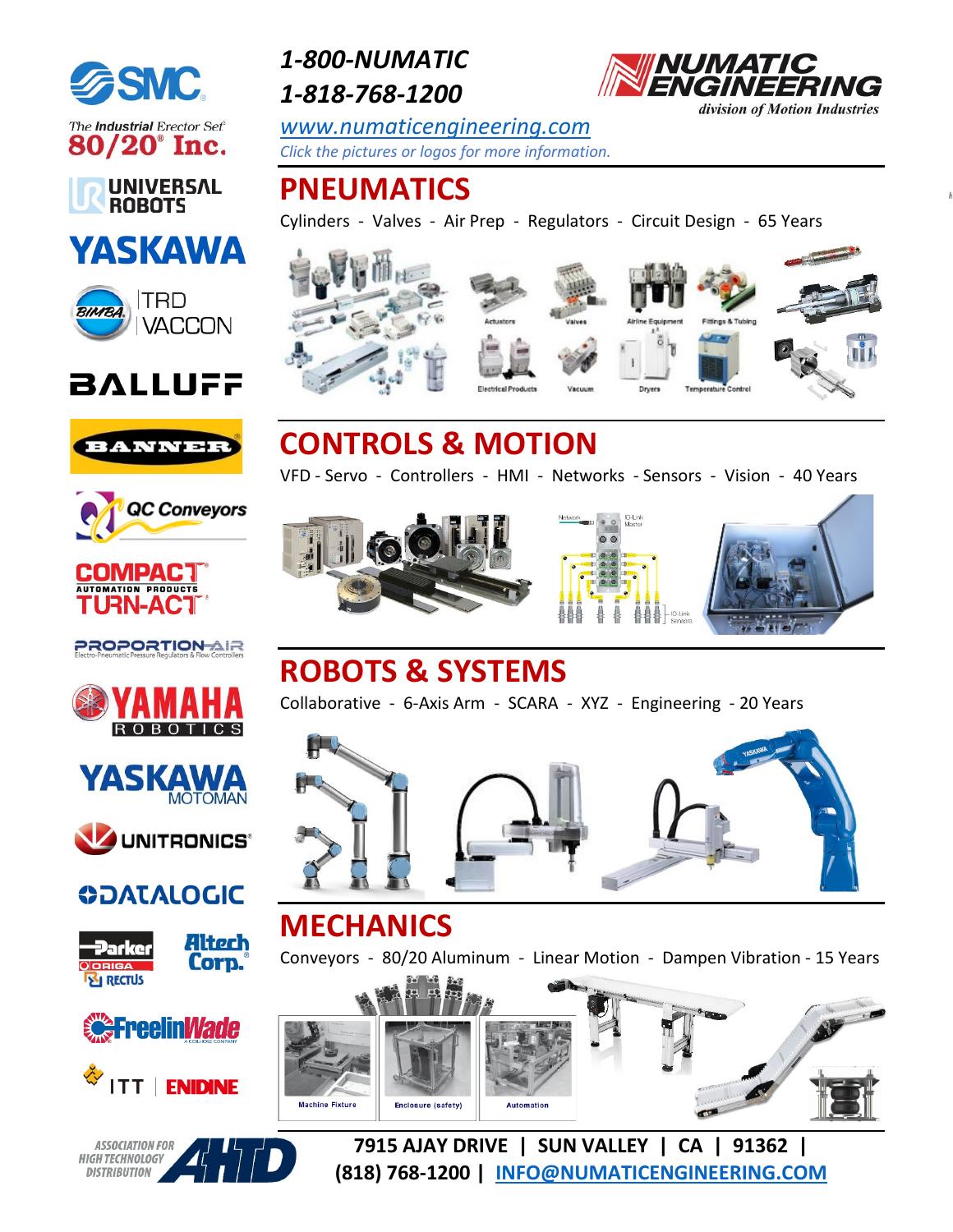#### **Pneumatic Position Control Quiz**

In order to stop the rodless air cylinder at a repeatable mid-position position +/- 0.0625 (1/16″), you will need to select a 3-position air valve. **Here are 3 options, which would you pick?**

- **3-positions center exhaust**
- **3-positions pressure center**
- **3-positions closed center**

**Step 1**: Before the assembly machine starts a new cycle, the rodless air cylinder is in the home position. The 3-position air valve "B" coil is energized which is holding the main spool in the shifted position. At this point, there is 80 PSI of compressed air on one side of the rodless air cylinder piston and 0 PSI on the other side of the piston. See the diagram below-





**Step 2**: The "B" coil of the solenoid valve gets deenergized and the "A" coil gets energized causing the main spool of the solenoid to be shifted. The rodless air cylinder is now moving towards the midposition sensor.

**Step 3:** The rodless air cylinder has now tripped the mid-position sensor. The "A" coil of the solenoid deenergized which causes the main spool of the solenoid valve to move to the center position trapping the air between the air cylinder and solenoid valve.